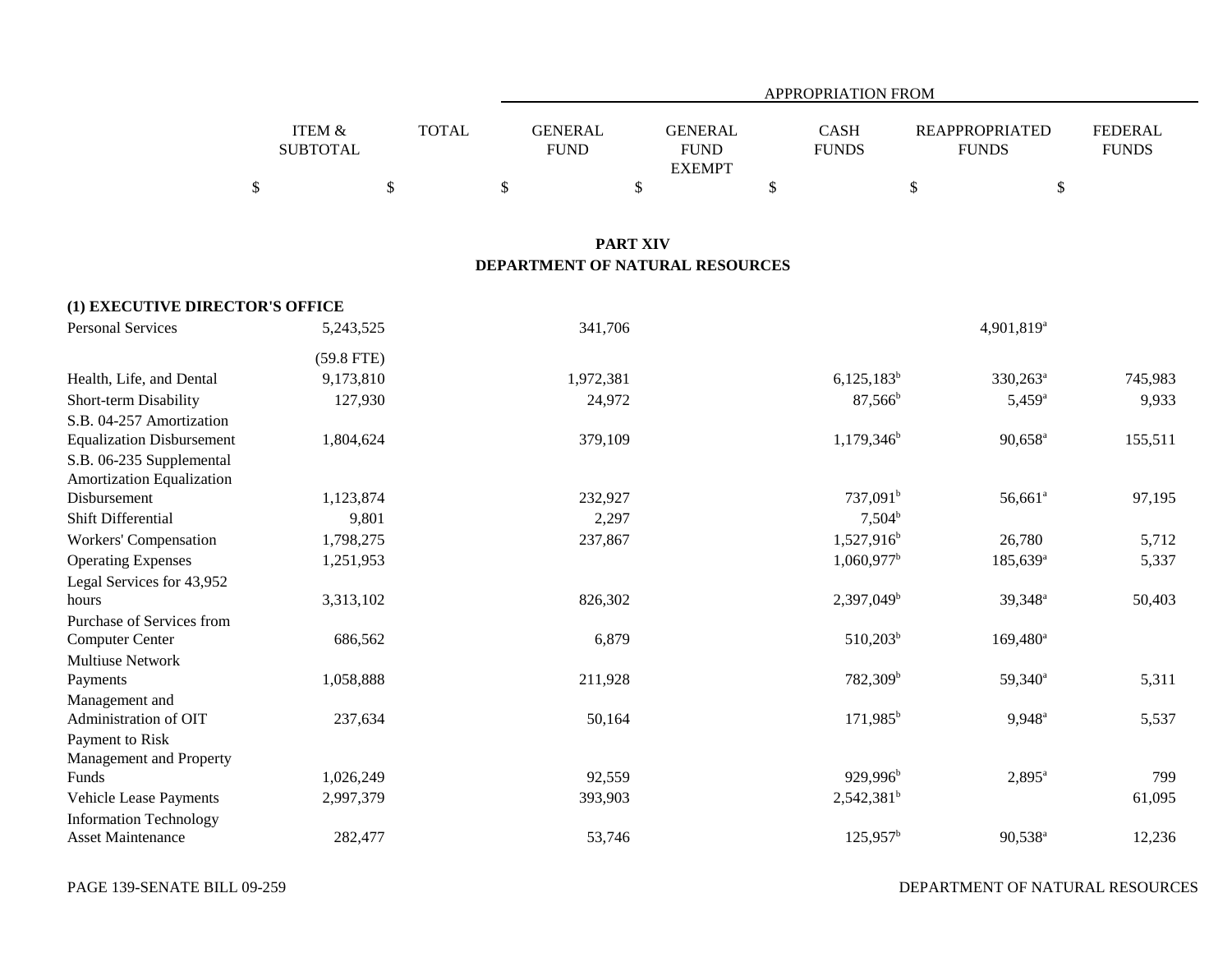|                                            |                           |              | <b>APPROPRIATION FROM</b> |                               |                                                |    |                             |    |                                       |                                |
|--------------------------------------------|---------------------------|--------------|---------------------------|-------------------------------|------------------------------------------------|----|-----------------------------|----|---------------------------------------|--------------------------------|
|                                            | ITEM &<br><b>SUBTOTAL</b> | <b>TOTAL</b> |                           | <b>GENERAL</b><br><b>FUND</b> | <b>GENERAL</b><br><b>FUND</b><br><b>EXEMPT</b> |    | <b>CASH</b><br><b>FUNDS</b> |    | <b>REAPPROPRIATED</b><br><b>FUNDS</b> | <b>FEDERAL</b><br><b>FUNDS</b> |
|                                            | \$                        | \$           | \$                        | \$                            |                                                | \$ |                             | \$ | \$                                    |                                |
| Leased Space                               | 1,277,044                 |              |                           | 543,969                       |                                                |    | 709,620 <sup>b</sup>        |    |                                       | 23,455                         |
| Capitol Complex Leased<br>Space            | 879,119                   |              |                           | 242,746                       |                                                |    | $357,653^b$                 |    | $172,397$ <sup>a</sup>                | 106,323                        |
| <b>Communications Services</b><br>Payments | 988,238                   |              |                           | 117,207                       |                                                |    | 871,031 <sup>b</sup>        |    |                                       |                                |
|                                            |                           | 33,280,484   |                           |                               |                                                |    |                             |    |                                       |                                |

<sup>a</sup> These amounts shall be from statewide and departmental indirect cost recoveries.

<sup>b</sup> These amounts shall be from various sources of cash funds.

# **(2) DIVISION OF RECLAMATION, MINING, AND SAFETY**

| (A) Coal Land Reclamation       |            |             |                         |
|---------------------------------|------------|-------------|-------------------------|
| Program Costs                   | 2,139,662  | $448.746^a$ | $,690,916$ <sup>b</sup> |
|                                 | (23.0 FTE) |             |                         |
| <b>Indirect Cost Assessment</b> | 142,656    | $30,393^a$  | $112,263^b$             |
|                                 | 2,282,318  |             |                         |

<sup>a</sup> These amounts shall be from the Operational Account of the Severance Tax Trust Fund pursuant to Section 39-29-109.3 (1) (c), C.R.S.

<sup>b</sup> These amounts shall be from the United States Office of Surface Mining, and are shown for informational purposes only.

# **(B) Inactive Mines**

| Program Costs                       | 1,839,497    |  |
|-------------------------------------|--------------|--|
|                                     | $(18.4$ FTE) |  |
| Mine Site Reclamation <sup>38</sup> | 410,790      |  |
|                                     | $(1.2$ FTE)  |  |
| Reclamation of Forfeited            |              |  |
| Mine Sites <sup>39</sup>            | 171,000      |  |
| <b>Abandoned Mine Safety</b>        | 100,000      |  |
|                                     | $(0.2$ FTE)  |  |
| Indirect Cost Assessment            | 93,330       |  |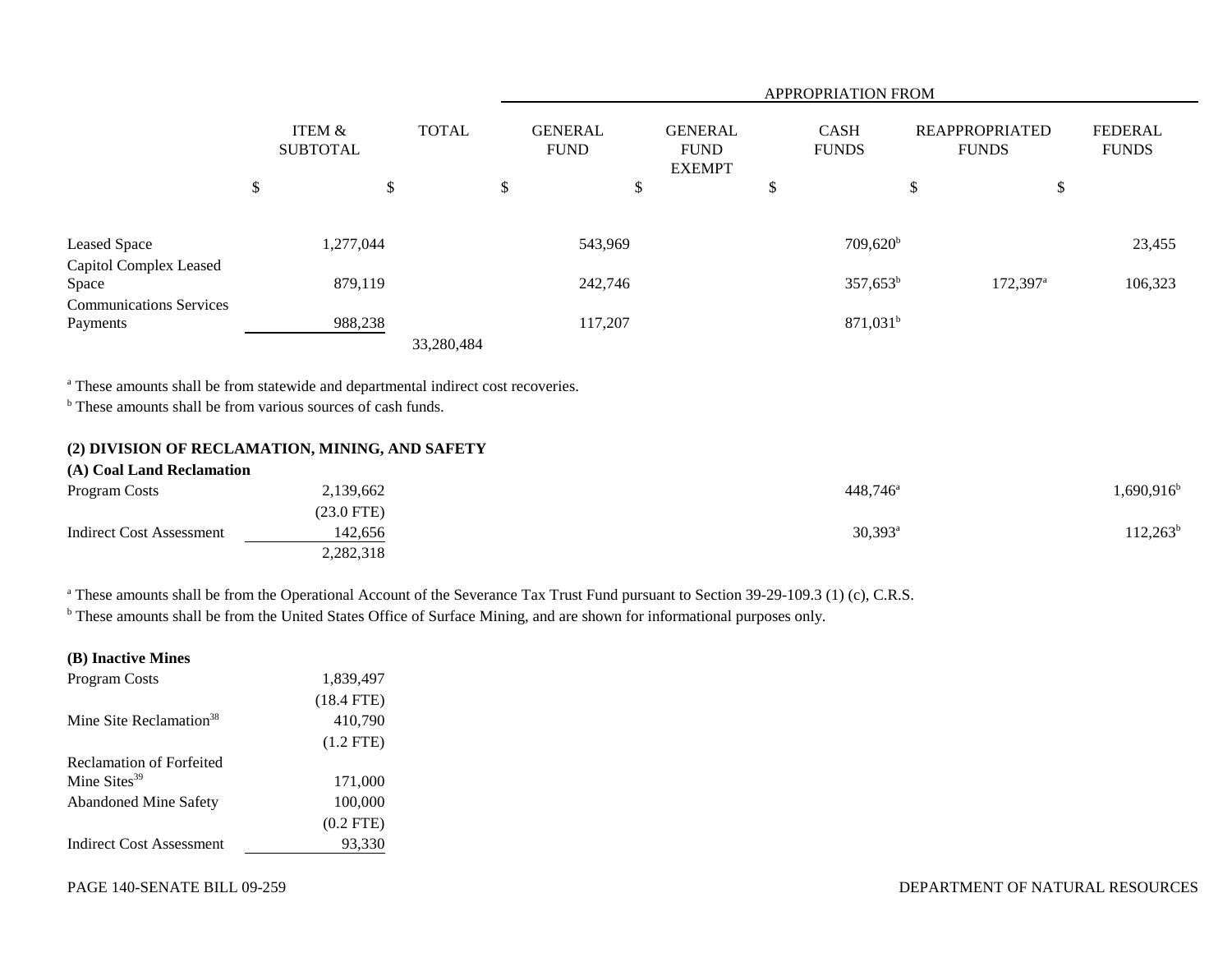|                           |              | <b>APPROPRIATION FROM</b>     |                                                |    |                             |                                       |                                |  |
|---------------------------|--------------|-------------------------------|------------------------------------------------|----|-----------------------------|---------------------------------------|--------------------------------|--|
| ITEM &<br><b>SUBTOTAL</b> | <b>TOTAL</b> | <b>GENERAL</b><br><b>FUND</b> | <b>GENERAL</b><br><b>FUND</b><br><b>EXEMPT</b> |    | <b>CASH</b><br><b>FUNDS</b> | <b>REAPPROPRIATED</b><br><b>FUNDS</b> | <b>FEDERAL</b><br><b>FUNDS</b> |  |
| \$                        |              | \$                            | \$                                             | \$ |                             | S                                     | \$                             |  |
| 2,614,617                 |              |                               |                                                |    | $1,180,040^{\rm a}$         | 30,000 <sup>b</sup>                   | 1,404,577                      |  |

<sup>a</sup> Of this amount, \$660,040 shall be from the Operational Account of the Severance Tax Trust Fund pursuant to Section 39-29-109.3 (1) (c), C.R.S., and \$520,000 shall be from the Abandoned Mine Reclamation Fund created in Section 34-34-102 (1), C.R.S.

<sup>b</sup> This amount shall be transferred from the Department of Public Health and Environment.

| (C) Minerals             |              |
|--------------------------|--------------|
| Program Costs            | 2,171,788    |
|                          | $(24.1$ FTE) |
| Indirect Cost Assessment | 109.392      |
|                          | 2,281,180    |

<sup>a</sup> Of this amount, \$1,233,006 shall be from the Operational Account of the Severance Tax Trust Fund pursuant to Section 39-29-109.3 (1) (c), C.R.S., and \$1,048,174 shall be from the Mined Land Reclamation Fund established pursuant to Section 34-32-127 (1) (a), C.R.S.

| (D) Mines Program            |             |                      |         |
|------------------------------|-------------|----------------------|---------|
| Colorado and Federal Mine    |             |                      |         |
| <b>Safety Program</b>        | 519,170     | 328,303 <sup>a</sup> | 190,867 |
|                              | $(5.0$ FTE) |                      |         |
| <b>Blaster Certification</b> |             |                      |         |
| Program                      | 109,486     | $22,842^b$           | 86,644  |
|                              | $(1.0$ FTE) |                      |         |
| Indirect Cost Assessment     | 29,958      | $14,644^{b}$         | 15,314  |
|                              | 658,614     |                      |         |

<sup>a</sup> Of this amount, \$318,303 shall be from the Operational Account of the Severance Tax Trust Fund pursuant to Section 39-29-109.3 (1) (c), C.R.S., and \$10,000 shall be from fees. <sup>b</sup> These amounts shall be from the Operational Account of the Severance Tax Trust Fund pursuant to Section 39-29-109.3 (1) (c), C.R.S.

| (E) Emergency Response |        |            |
|------------------------|--------|------------|
| Costs                  | 25,000 | $25,000^a$ |
|                        |        |            |
|                        |        |            |

PAGE 141-SENATE BILL 09-259

DEPARTMENT OF NATURAL RESOURCES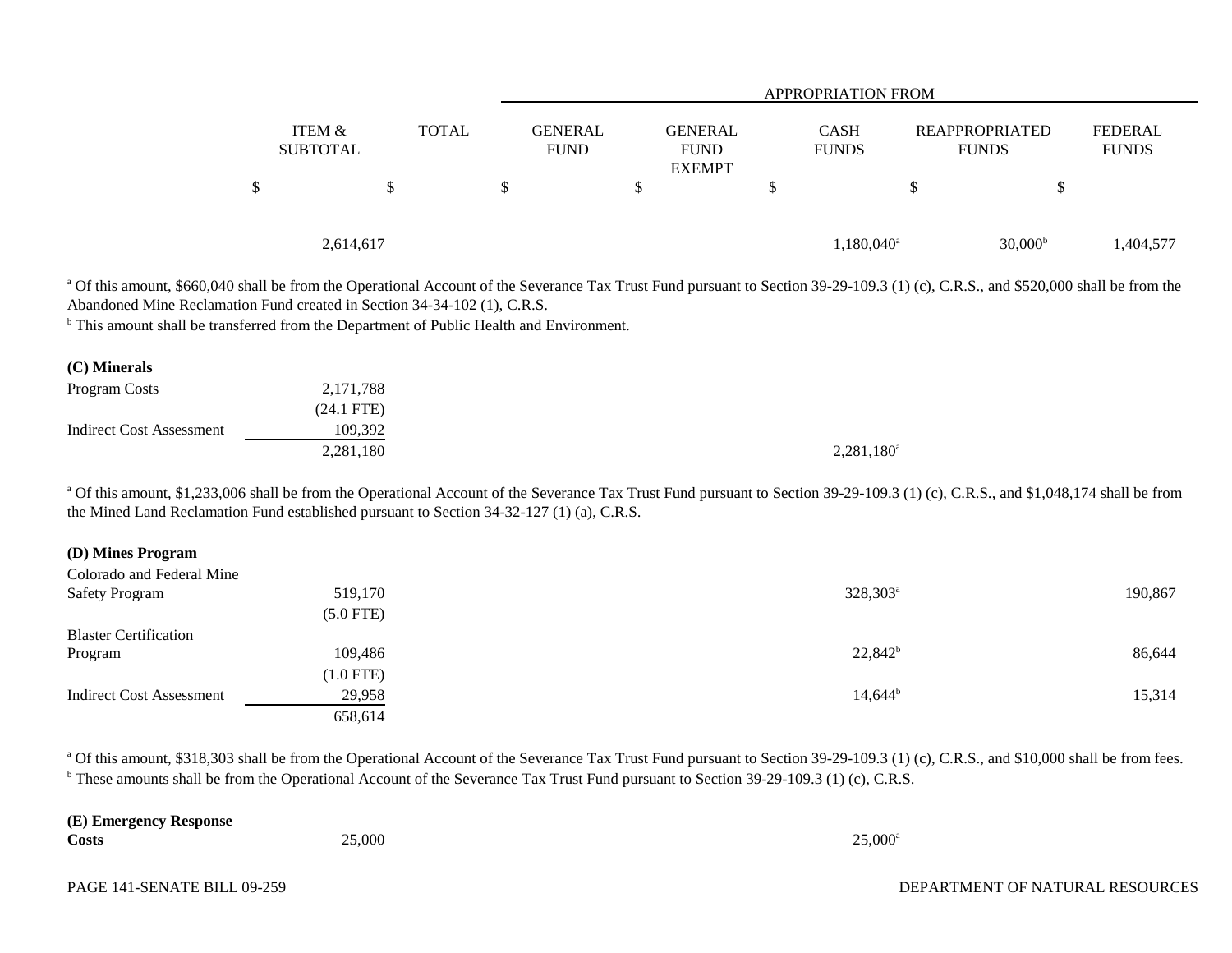|                                      |              | APPROPRIATION FROM            |                                                |                             |                                |                                |  |  |  |
|--------------------------------------|--------------|-------------------------------|------------------------------------------------|-----------------------------|--------------------------------|--------------------------------|--|--|--|
| <b>ITEM &amp;</b><br><b>SUBTOTAL</b> | <b>TOTAL</b> | <b>GENERAL</b><br><b>FUND</b> | <b>GENERAL</b><br><b>FUND</b><br><b>EXEMPT</b> | <b>CASH</b><br><b>FUNDS</b> | REAPPROPRIATED<br><b>FUNDS</b> | <b>FEDERAL</b><br><b>FUNDS</b> |  |  |  |
|                                      |              |                               |                                                |                             |                                |                                |  |  |  |

<sup>a</sup> This amount shall be from the Operational Account of the Severance Tax Trust Fund pursuant to Section 39-29-109.3 (1) (c), C.R.S.

| 7,861,729 |
|-----------|
|-----------|

| (3) GEOLOGICAL SURVEY           |              |           |                          |                   |         |
|---------------------------------|--------------|-----------|--------------------------|-------------------|---------|
| Environmental Geology and       |              |           |                          |                   |         |
| Geological Hazards              |              |           |                          |                   |         |
| Program                         | 2,544,199    |           | 1,484,990 <sup>a</sup>   | $456,429^{\rm b}$ | 602,780 |
|                                 | $(17.2$ FTE) |           |                          |                   |         |
| Mineral Resources and           |              |           |                          |                   |         |
| Mapping                         | 1,460,932    |           | $1,134,111$ <sup>c</sup> |                   | 326,821 |
|                                 | $(10.5$ FTE) |           |                          |                   |         |
| Colorado Avalanche              |              |           |                          |                   |         |
| <b>Information Center</b>       | 690,146      |           | $284,702^{\rm d}$        | $387,053^{\circ}$ | 18,391  |
|                                 | $(7.7$ FTE)  |           |                          |                   |         |
| <b>Indirect Cost Assessment</b> | 186,137      |           | $167,844$ <sup>f</sup>   |                   | 18,293  |
|                                 |              | 4.881.414 |                          |                   |         |

<sup>a</sup> Of this amount, \$930,963 shall be from the Operational Account of the Severance Tax Trust Fund pursuant to Section 39-29-109.3 (1) (b), C.R.S., and \$554,027 shall be from fees for geological services.

<sup>b</sup> This amount shall be from fees for geological services from the Department of Transportation, other state agencies, and indirect cost recoveries.

 $^{\circ}$  Of this amount, \$1,041,721 shall be from the Operational Account of the Severance Tax Trust Fund Section 39-29-109.3 (1) (b), C.R.S., and \$92,390 shall be from fees paid by local governments.

<sup>d</sup> Of this amount, \$159,509 shall be from the Operational Account of the Severance Tax Trust Fund pursuant to Section 39-29-109.3 (1) (b), C.R.S., \$123,193 shall be from grants and training and materials fees, and \$2,000 shall be from the Snowmobile Recreation Fund established pursuant to Section 33-14-106, C.R.S.

e This amount shall be from the Department of Transportation.

f This amount shall be from the Operational Account of the Severance Tax Trust Fund pursuant to Section 39-29-109.3 (1) (b), C.R.S.

# **(4) OIL AND GAS CONSERVATION COMMISSION**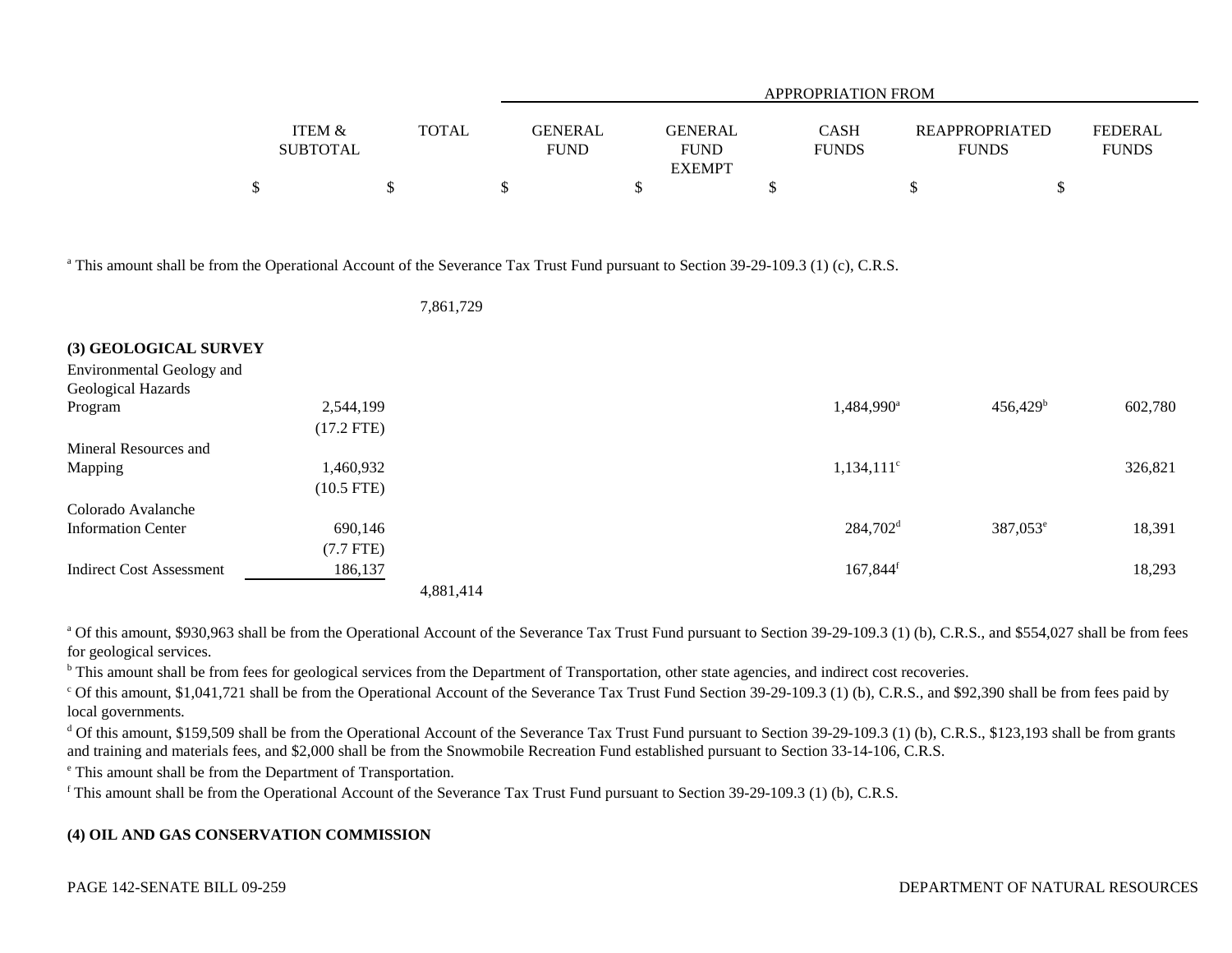|                                  |      |                                      |              |      | APPROPRIATION FROM            |    |                                                |    |                             |                                       |    |                                |
|----------------------------------|------|--------------------------------------|--------------|------|-------------------------------|----|------------------------------------------------|----|-----------------------------|---------------------------------------|----|--------------------------------|
|                                  |      | <b>ITEM &amp;</b><br><b>SUBTOTAL</b> | <b>TOTAL</b> |      | <b>GENERAL</b><br><b>FUND</b> |    | <b>GENERAL</b><br><b>FUND</b><br><b>EXEMPT</b> |    | <b>CASH</b><br><b>FUNDS</b> | <b>REAPPROPRIATED</b><br><b>FUNDS</b> |    | <b>FEDERAL</b><br><b>FUNDS</b> |
|                                  | $\$$ | $\boldsymbol{\mathsf{S}}$            |              | $\$$ |                               | \$ |                                                | \$ |                             | $\$$                                  | \$ |                                |
|                                  |      |                                      |              |      |                               |    |                                                |    |                             |                                       |    |                                |
| Program Costs                    |      | 5,975,347                            |              |      |                               |    |                                                |    | 5,975,347 <sup>a</sup>      |                                       |    |                                |
|                                  |      |                                      |              |      |                               |    |                                                |    | $(71.0$ FTE)                |                                       |    |                                |
| Underground Injection            |      |                                      |              |      |                               |    |                                                |    |                             |                                       |    |                                |
| Program                          |      | 96,559                               |              |      |                               |    |                                                |    |                             |                                       |    | 96,559<br>$(2.0$ FTE)          |
| Plugging and Reclaiming          |      |                                      |              |      |                               |    |                                                |    |                             |                                       |    |                                |
| Abandoned Wells                  |      | 220,000                              |              |      |                               |    |                                                |    | $220,000^{\rm b}$           |                                       |    |                                |
| <b>Environmental Assistance</b>  |      |                                      |              |      |                               |    |                                                |    |                             |                                       |    |                                |
| and Complaint Resolution         |      | 312,033                              |              |      |                               |    |                                                |    | $312,033^b$                 |                                       |    |                                |
| Emergency Response <sup>40</sup> |      | 1,500,000                            |              |      |                               |    |                                                |    | $1,500,000^{\rm b}$         |                                       |    |                                |
| Special Environmental            |      |                                      |              |      |                               |    |                                                |    |                             |                                       |    |                                |
| Protection and Mitigation        |      |                                      |              |      |                               |    |                                                |    |                             |                                       |    |                                |
| Studies <sup>41</sup>            |      | 325,000                              |              |      |                               |    |                                                |    | $325,000^{\rm b}$           |                                       |    |                                |
| S.B. 07-198 Coalbed              |      |                                      |              |      |                               |    |                                                |    |                             |                                       |    |                                |
| Methane Seepage Projects         |      | 445,200                              |              |      |                               |    |                                                |    | 445,200 <sup>b</sup>        |                                       |    |                                |
| <b>Indirect Cost Assessment</b>  |      | 313,768                              |              |      |                               |    |                                                |    | $310,119^b$                 |                                       |    | 3,649                          |
|                                  |      |                                      | 9,187,907    |      |                               |    |                                                |    |                             |                                       |    |                                |

<sup>a</sup> Of this amount, \$3,095,122 shall be from the Operational Account of the Severance Tax Trust Fund pursuant to Section 39-29-109.3 (1) (a), C.R.S., and \$2,880,225 shall be from the Oil and Gas Conservation and Environmental Response Fund established pursuant to Section 34-60-122 (5), C.R.S.

<sup>b</sup> These amounts shall be from the Oil and Gas Conservation and Environmental Response Fund established pursuant to Section 34-60-122 (5), C.R.S.

# **(5) STATE BOARD OF LAND COMMISSIONERS**

| Program Costs            | 3,772,447    |  |
|--------------------------|--------------|--|
|                          | $(38.0$ FTE) |  |
| Indirect Cost Assessment | 165,450      |  |
|                          |              |  |

3,937,897 3,937,897a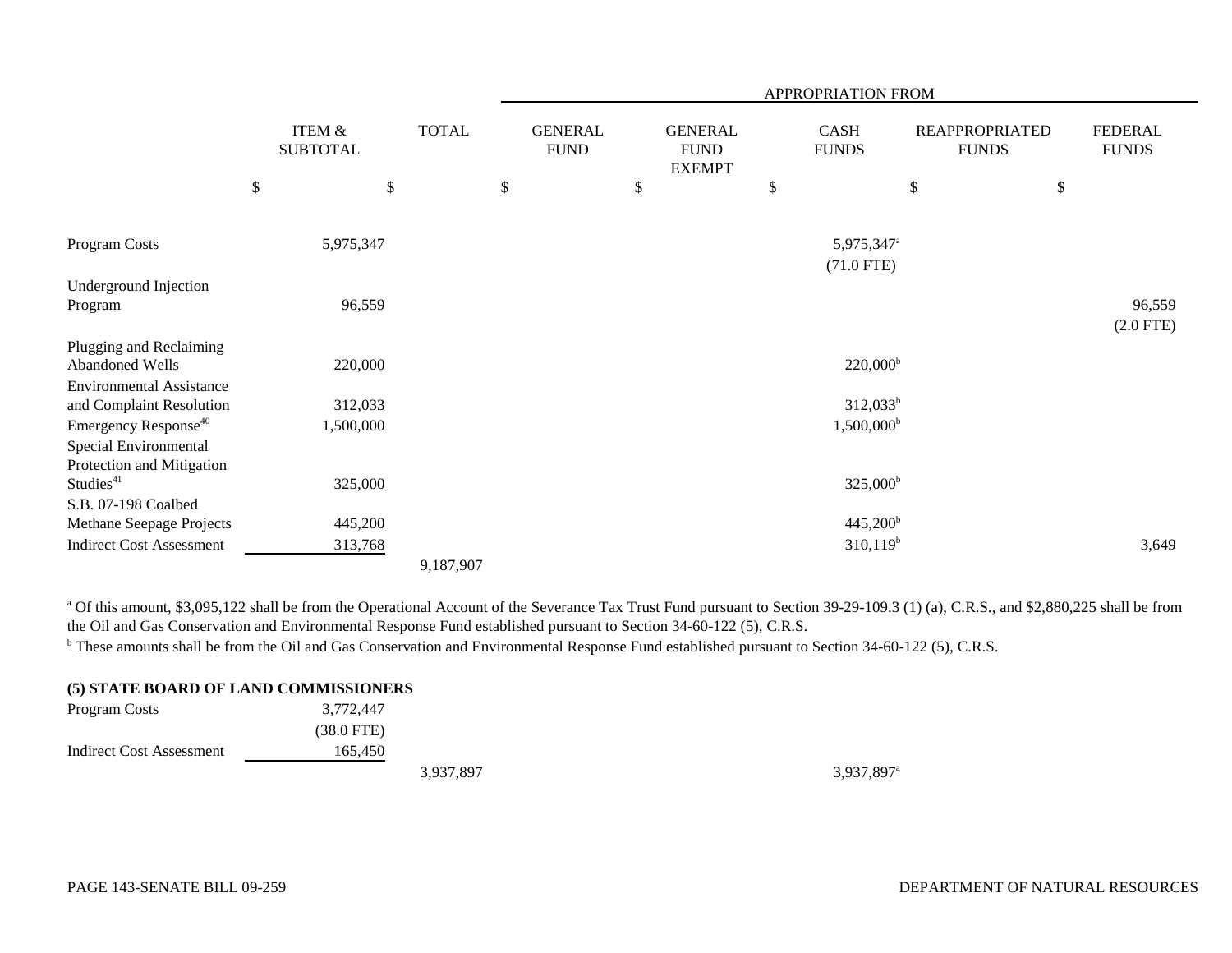|                   |       |                |                | APPROPRIATION FROM |                       |                |
|-------------------|-------|----------------|----------------|--------------------|-----------------------|----------------|
|                   |       |                |                |                    |                       |                |
| <b>ITEM &amp;</b> | TOTAL | <b>GENERAL</b> | <b>GENERAL</b> | <b>CASH</b>        | <b>REAPPROPRIATED</b> | <b>FEDERAL</b> |
| <b>SUBTOTAL</b>   |       | <b>FUND</b>    | <b>FUND</b>    | <b>FUNDS</b>       | <b>FUNDS</b>          | <b>FUNDS</b>   |
|                   |       |                | <b>EXEMPT</b>  |                    |                       |                |
|                   |       |                |                |                    |                       |                |

<sup>a</sup> Of this amount, \$3,862,897 shall be from the State Land Board Trust Administration Fund established pursuant to Section 36-1-145 (2) (a), C.R.S., and is derived from mineral royalties, bonus income, lease rental revenue, timber sales, related interest income, and fees, and \$75,000 shall be from the State Board of Land Commissioners Land and Water Management Fund created pursuant to Section 36-1-148 (1), C.R.S.

| (6) PARKS AND OUTDOOR RECREATION |             |           |                         |                   |  |  |  |  |  |
|----------------------------------|-------------|-----------|-------------------------|-------------------|--|--|--|--|--|
| (A) State Park Operations        | 24,063,248  | 3,866,992 | 19.758.961 <sup>a</sup> | $437,295^{\rm b}$ |  |  |  |  |  |
|                                  | (260.7 FTE) |           |                         |                   |  |  |  |  |  |

<sup>a</sup> Of this amount, \$17,565,348 shall be from the Parks and Outdoor Recreation Cash Fund established pursuant to Section 33-10-111 (1), C.R.S., \$1,234,058 shall be from the Operational Account of the Severance Tax Trust Fund pursuant to Section 39-29-109.3 (1) (f), C.R.S., \$505,806 shall be from Lottery proceeds (including reserves from prior years) and is shown for informational purposes only, \$396,254 shall be from various sources of cash funds, \$50,058 shall be from the Snowmobile Recreation Fund established pursuant to Section 33-14-106, C.R.S., and \$7,437 shall be from the Off-highway Vehicle Recreation Fund established pursuant to Section 33-14.5-106 (1), C.R.S.

<sup>b</sup> This amount is anticipated to be received from the United States Bureau of Reclamation through a cost-sharing agreement to address the net operating deficit of Paonia, Vega, Rifle Gap, Crawford, and Navajo State parks, and is shown for informational purposes only.

### **(B) Great Outdoors Colorado Board Grants**

| Land and Water Protection | 709,000      |
|---------------------------|--------------|
|                           | $(2.0$ FTE)  |
| Operations and            |              |
| Maintenance               | 1,969,000    |
|                           | $(14.5$ FTE) |
| Statewide Programs        | 1,657,000    |
|                           | $(6.0$ FTE)  |
|                           | 4,335,000    |

 $4,335,000^{\rm a}$ 

<sup>a</sup> This amount shall be from the Great Outdoors Colorado Board and is shown for informational purposes only.

## **(C) Special Purpose**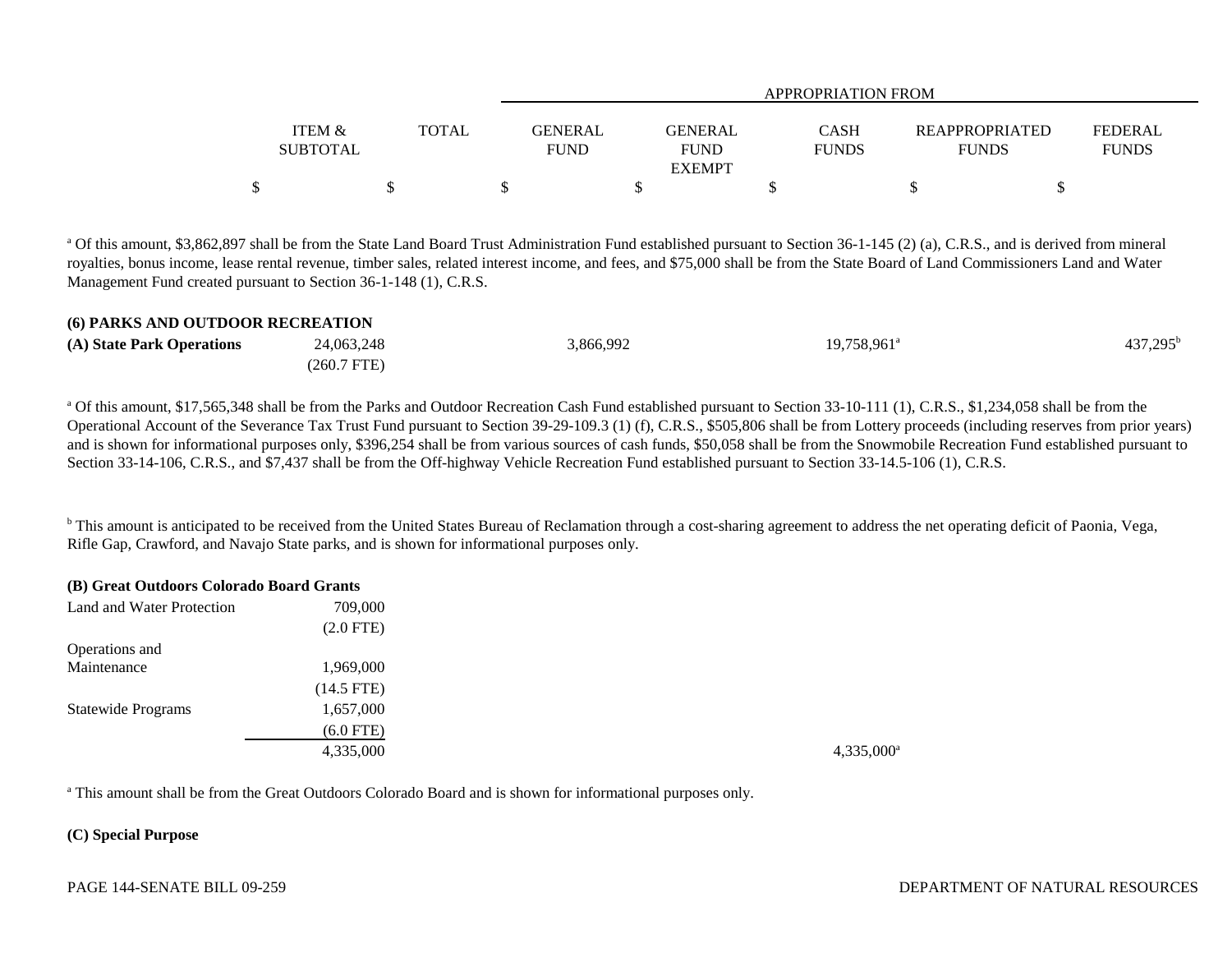|                                    |                           |                                              |              | APPROPRIATION FROM |                               |    |                                                |    |                          |        |                                               |                                |
|------------------------------------|---------------------------|----------------------------------------------|--------------|--------------------|-------------------------------|----|------------------------------------------------|----|--------------------------|--------|-----------------------------------------------|--------------------------------|
|                                    | $\boldsymbol{\mathsf{S}}$ | ITEM $\&$<br><b>SUBTOTAL</b><br>$\mathbb{S}$ | <b>TOTAL</b> | $\$$               | <b>GENERAL</b><br><b>FUND</b> | \$ | <b>GENERAL</b><br><b>FUND</b><br><b>EXEMPT</b> | \$ | CASH<br><b>FUNDS</b>     | $\$\,$ | <b>REAPPROPRIATED</b><br><b>FUNDS</b><br>$\$$ | <b>FEDERAL</b><br><b>FUNDS</b> |
| Snowmobile Program                 |                           | 1,007,001<br>$(1.3$ FTE)                     |              |                    |                               |    |                                                |    | 1,007,001 <sup>a</sup>   |        |                                               |                                |
| <b>River Outfitters Regulation</b> |                           | 74,466                                       |              |                    |                               |    |                                                |    | $74,466^b$               |        |                                               |                                |
| Off-highway Vehicle                |                           |                                              |              |                    |                               |    |                                                |    |                          |        |                                               |                                |
| Program                            |                           | 402,224                                      |              |                    |                               |    |                                                |    | $402,224^{\circ}$        |        |                                               |                                |
|                                    |                           |                                              |              |                    |                               |    |                                                |    | $(3.0$ FTE)              |        |                                               |                                |
| <b>Federal Grants</b>              |                           | 518,516                                      |              |                    |                               |    |                                                |    |                          |        |                                               | $518,516^d$                    |
| S.B. 03-290 Enterprise<br>Fund     |                           | 200,000                                      |              |                    |                               |    |                                                |    | $200,000$ <sup>e</sup>   |        |                                               |                                |
| System Operations and              |                           |                                              |              |                    |                               |    |                                                |    |                          |        |                                               |                                |
| Support                            |                           | 735,000                                      |              |                    |                               |    |                                                |    | 735,000f                 |        |                                               |                                |
| <b>Connectivity at State Parks</b> |                           | 370,000                                      |              |                    |                               |    |                                                |    | 370,000f                 |        |                                               |                                |
| <b>Asset Management</b>            |                           | 300,000                                      |              |                    |                               |    |                                                |    | $300,000$ <sup>f</sup>   |        |                                               |                                |
| Law Enforcement                    |                           |                                              |              |                    |                               |    |                                                |    |                          |        |                                               |                                |
| Equipment                          |                           | 126,780                                      |              |                    |                               |    |                                                |    | $126,780$ <sup>f</sup>   |        |                                               |                                |
| S.B. 08-226 Aquatic                |                           |                                              |              |                    |                               |    |                                                |    |                          |        |                                               |                                |
| Nuisance Species                   |                           | 2,701,461                                    |              |                    |                               |    |                                                |    | $2,701,461$ <sup>g</sup> |        |                                               |                                |
|                                    |                           |                                              |              |                    |                               |    |                                                |    | $(7.0$ FTE)              |        |                                               |                                |
| <b>Indirect Cost Assessment</b>    |                           | 1,294,669                                    |              |                    |                               |    |                                                |    | 1,222,324h               |        |                                               | $72,345$ <sup>i</sup>          |
|                                    |                           | 7,730,117                                    |              |                    |                               |    |                                                |    |                          |        |                                               |                                |

<sup>a</sup> This amount shall be from the Snowmobile Recreation Fund established pursuant to Section 33-14-106, C.R.S.

<sup>b</sup> This amount shall be from the River Outfitters Cash Fund established pursuant to Section 33-32-111, C.R.S.

<sup>c</sup> This amount shall be from the Off-highway Vehicle Recreation Fund established pursuant to Section 33-14.5-106 (1), C.R.S.

<sup>d</sup> This amount reflects funds anticipated to be received from the United States Coast Guard and is shown for informational purposes only.

e This amount shall be from the Parks and Outdoor Recreation Cash Fund established pursuant to Section 33-10-111 (1), C.R.S.

f These amounts shall be from lottery proceeds (including reserves from prior years) and are shown for informational purposes.

<sup>g</sup> This amount shall be from the Division of Parks and Outdoor Recreation Aquatic Nuisance Species Fund created in Section 33-10.5-108 (1) (a), C.R.S., is continuously appropriated to the Division of Parks and Outdoor Recreation, and is shown for informational purposes.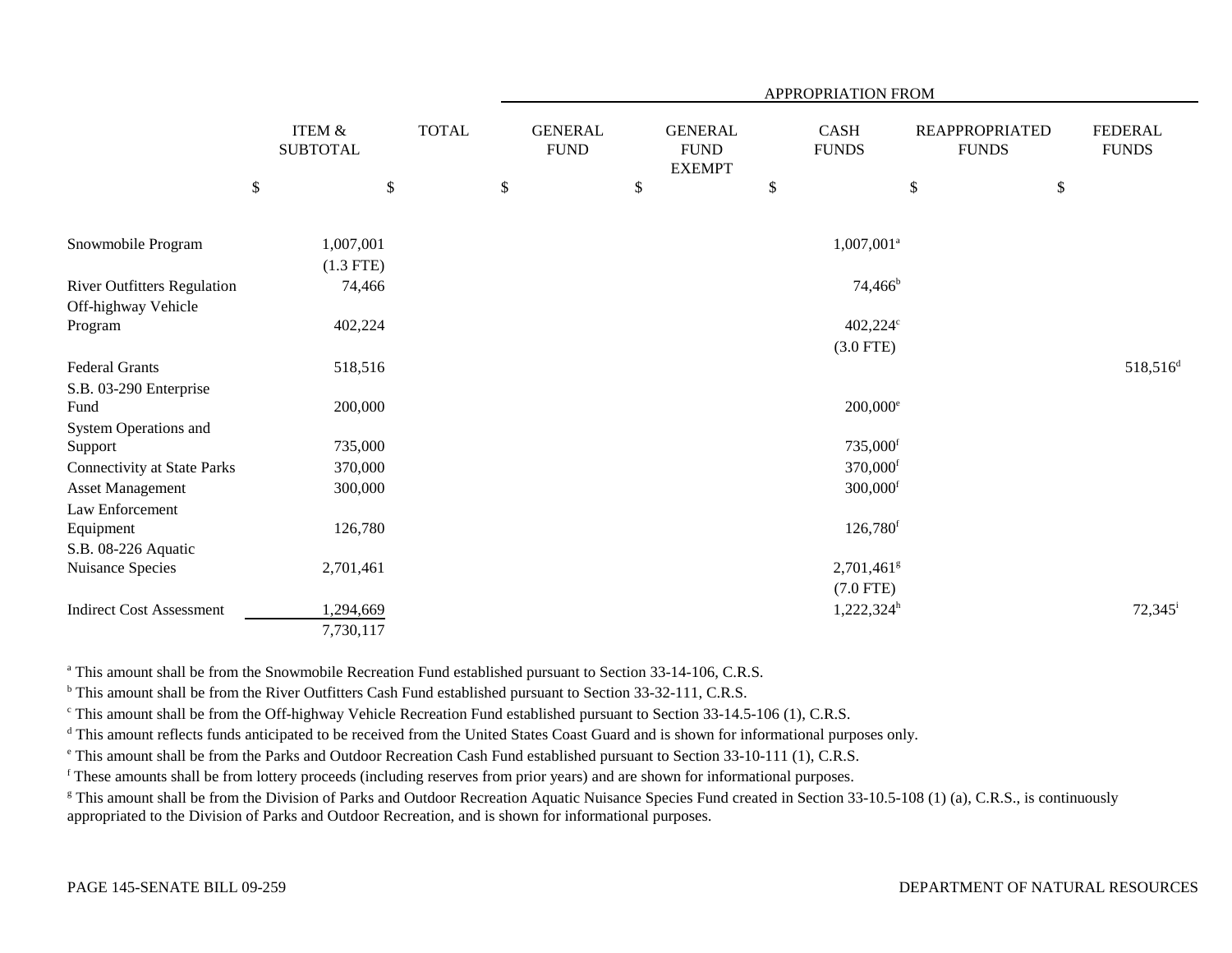|                                      |              |                               | APPROPRIATION FROM                      |                             |                                       |                                |  |  |  |  |  |
|--------------------------------------|--------------|-------------------------------|-----------------------------------------|-----------------------------|---------------------------------------|--------------------------------|--|--|--|--|--|
| <b>ITEM &amp;</b><br><b>SUBTOTAL</b> | <b>TOTAL</b> | <b>GENERAL</b><br><b>FUND</b> | GENERAL<br><b>FUND</b><br><b>EXEMPT</b> | <b>CASH</b><br><b>FUNDS</b> | <b>REAPPROPRIATED</b><br><b>FUNDS</b> | <b>FEDERAL</b><br><b>FUNDS</b> |  |  |  |  |  |
| \$                                   |              |                               |                                         |                             |                                       |                                |  |  |  |  |  |

<sup>h</sup> Of this amount, \$1,131,790 shall be from the Parks and Outdoor Recreation Cash Fund established pursuant to Section 33-10-111 (1), C.R.S., and \$90,534 shall be from the Operational Account of the Severance Tax Trust Fund pursuant to Section 39-29-109.3 (1) (f), C.R.S.

<sup>i</sup> This amount reflects anticipated funds from the United States Coast Guard and the Bureau of Reclamation and is shown for informational purposes only.

36,128,365

### **(7) COLORADO WATER CONSERVATION BOARD**

| (A) Administration            |              |                          |
|-------------------------------|--------------|--------------------------|
| Personal Services             | 2,981,923    |                          |
|                               | $(31.0$ FTE) |                          |
| <b>Operating Expenses</b>     | 95,677       |                          |
| <b>Interstate Compacts</b>    | 350,071      |                          |
| Western States Water          |              |                          |
| Council Dues                  | 27,500       |                          |
| <b>River Decision Support</b> |              |                          |
| Systems                       | 551,540      |                          |
|                               | $(5.0$ FTE)  |                          |
|                               | 4,006,711    | $3,710,684$ <sup>a</sup> |

<sup>a</sup> Of this amount, \$3,666,934 shall be from reserves in the Colorado Water Conservation Board Construction Fund established pursuant to Section 37-60-121 (1) (a), C.R.S., and from indirect cost recoveries, and \$43,750 shall be from the Operational Account of the Severance Tax Trust Fund pursuant to Section 39-29-109.3 (1) (d), C.R.S.  $b$  This amount shall be from the Wildlife Cash Fund established pursuant to Section 33-1-112 (1) (a), C.R.S.

| (B) Special Purpose          |             |                        |         |
|------------------------------|-------------|------------------------|---------|
| Intrastate Water             |             |                        |         |
| Management and               |             |                        |         |
| Development                  | 470,464     | $470,464$ <sup>a</sup> |         |
| <b>Federal Emergency</b>     |             |                        |         |
| <b>Management Assistance</b> | 146,120     | $13,941$ <sup>a</sup>  | 132,179 |
|                              | $(2.0$ FTE) |                        |         |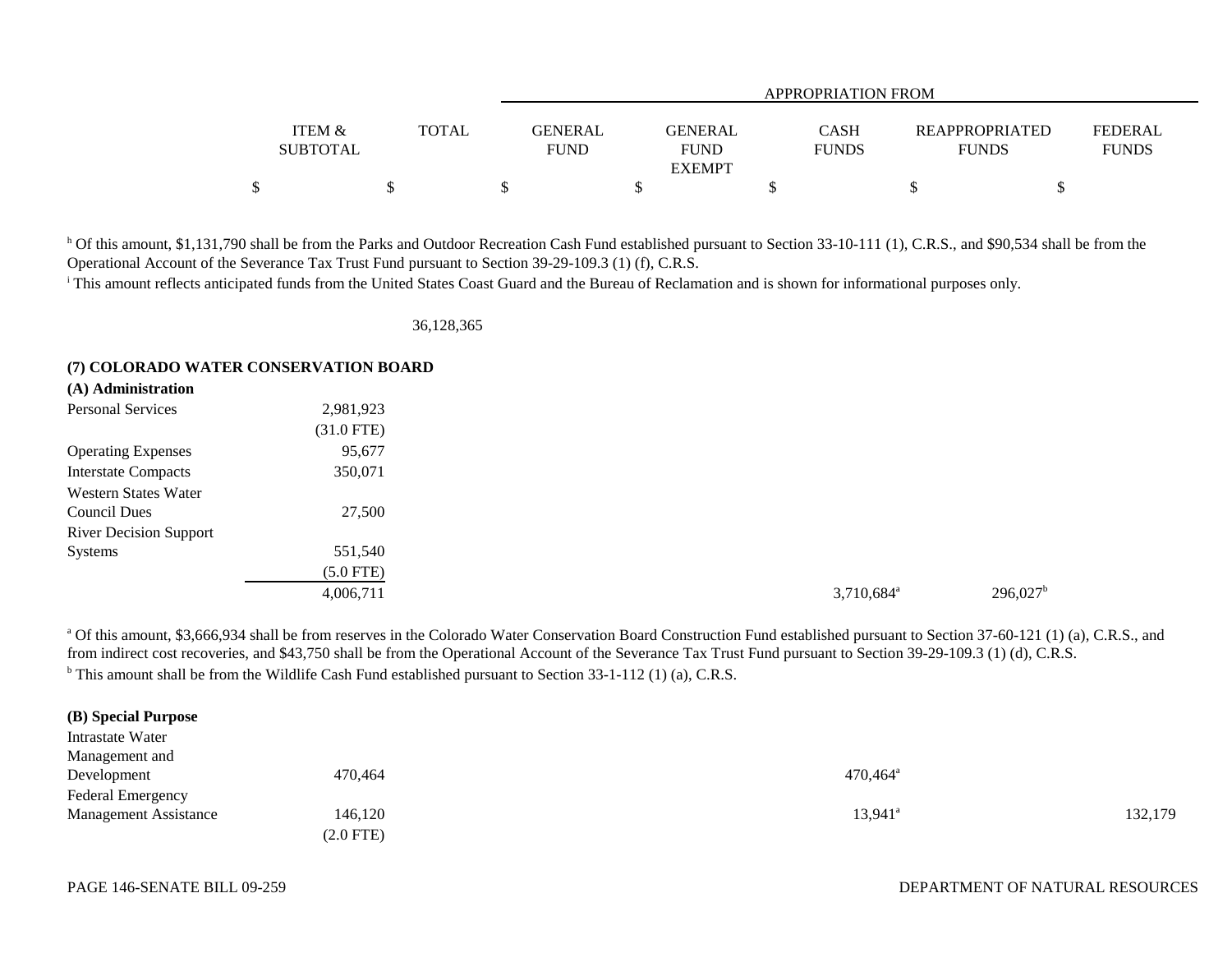|                                                          |      |                                      |              | APPROPRIATION FROM |                               |      |                                                |                   |                          |                                       |    |                                |  |
|----------------------------------------------------------|------|--------------------------------------|--------------|--------------------|-------------------------------|------|------------------------------------------------|-------------------|--------------------------|---------------------------------------|----|--------------------------------|--|
|                                                          |      | <b>ITEM &amp;</b><br><b>SUBTOTAL</b> | <b>TOTAL</b> |                    | <b>GENERAL</b><br><b>FUND</b> |      | <b>GENERAL</b><br><b>FUND</b><br><b>EXEMPT</b> |                   | CASH<br><b>FUNDS</b>     | <b>REAPPROPRIATED</b><br><b>FUNDS</b> |    | <b>FEDERAL</b><br><b>FUNDS</b> |  |
|                                                          | $\$$ | $\mathcal{S}$                        |              | $\$$               |                               | $\$$ |                                                | \$                |                          | $\$$                                  | \$ |                                |  |
| <b>Weather Modification</b><br><b>Water Conservation</b> |      | 25,000                               |              |                    |                               |      |                                                |                   | 25,000 <sup>b</sup>      |                                       |    |                                |  |
| Program                                                  |      | 274,042                              |              |                    |                               |      |                                                | $274,042^{\rm a}$ |                          |                                       |    |                                |  |
| H.B. 05-1254 Water                                       |      |                                      |              |                    |                               |      |                                                |                   | $(4.0$ FTE)              |                                       |    |                                |  |
| <b>Efficiency Grant Program</b>                          |      | 600,029                              |              |                    |                               |      |                                                |                   | $600,029^{\circ}$        |                                       |    |                                |  |
|                                                          |      |                                      |              |                    |                               |      |                                                |                   | $(1.0$ FTE)              |                                       |    |                                |  |
| Severance Tax Fund                                       |      | 1,275,500                            |              |                    |                               |      |                                                |                   | $1,275,500$ <sup>d</sup> |                                       |    |                                |  |
| <b>Interbasin Compacts</b>                               |      | 1,145,067                            |              |                    |                               |      |                                                |                   | $1,145,067$ <sup>e</sup> |                                       |    |                                |  |
|                                                          |      |                                      |              |                    |                               |      |                                                |                   | $(3.7$ FTE)              |                                       |    |                                |  |
| Platte River Basin                                       |      |                                      |              |                    |                               |      |                                                |                   |                          |                                       |    |                                |  |
| Cooperative Agreement                                    |      | 233,418                              |              |                    |                               |      |                                                |                   | 233,418f                 |                                       |    |                                |  |
|                                                          |      |                                      |              |                    |                               |      |                                                |                   | $(1.0$ FTE)              |                                       |    |                                |  |
| S.B. 02-87 Colorado                                      |      |                                      |              |                    |                               |      |                                                |                   |                          |                                       |    |                                |  |
| Watershed Protection Fund                                |      | 119,942                              |              |                    |                               |      |                                                |                   | $119,942$ <sup>g</sup>   |                                       |    |                                |  |
| <b>Indirect Cost Assessment</b>                          |      | 481,731                              |              |                    |                               |      |                                                |                   | $472,542^{\circ}$        |                                       |    | 9,189                          |  |
|                                                          |      | 4,771,313                            |              |                    |                               |      |                                                |                   |                          |                                       |    |                                |  |

<sup>a</sup> These amounts shall be from the Colorado Water Conservation Board Construction Fund established pursuant to Section 37-60-121 (1) (a), C.R.S.

<sup>b</sup> This amount shall be from weather modification permit fees pursuant to Section 36-20-113 (1), C.R.S.

<sup>c</sup> This amount shall be from the Water Efficiency Grant Program Cash Fund created in Section 37-60-126 (12) (a), C.R.S.

<sup>d</sup> This amount shall be from the Operational Account of the Severance Tax Trust Fund pursuant to Section 39-29-109.3 (1) (d), C.R.S.

<sup>e</sup> This amount shall be from the Interbasin Compact Committee Operation Fund created in Section 37-75-107, C.R.S., is continuously appropriated to the Colorado Water Conservation Board, and is shown for informational purposes.

f This amount shall be from the Fish and Wildlife Resources Fund established pursuant to Section 37-60-121 (6), C.R.S.

<sup>g</sup> This amount shall be from the Colorado Watershed Protection Fund, established pursuant to Section 39-22-2403 (1) C.R.S.

8,778,024

## **(8) WATER RESOURCES DIVISION**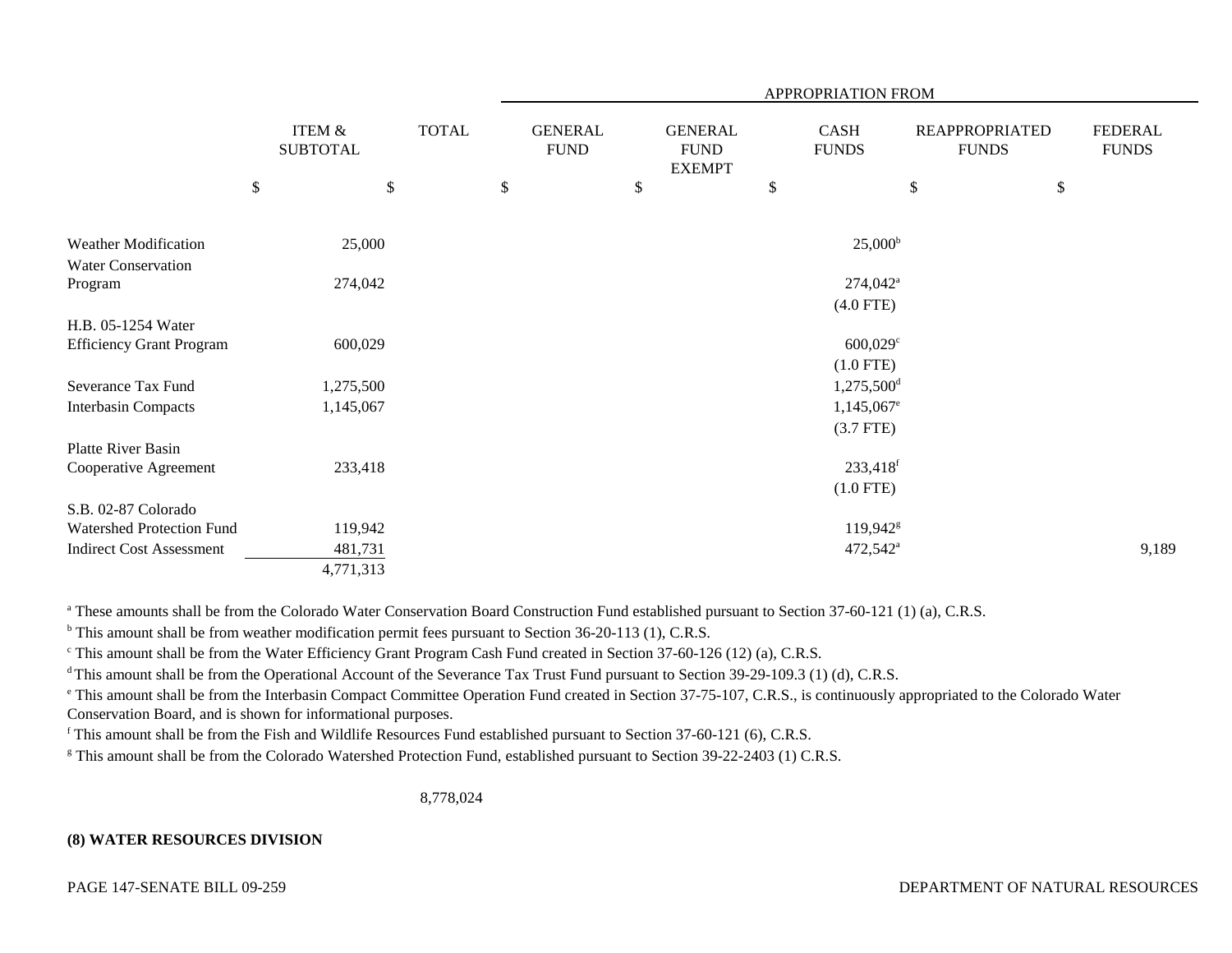|                                                             |                                      |              | APPROPRIATION FROM            |                                                |                           |                       |                                       |                                |  |  |  |  |
|-------------------------------------------------------------|--------------------------------------|--------------|-------------------------------|------------------------------------------------|---------------------------|-----------------------|---------------------------------------|--------------------------------|--|--|--|--|
|                                                             | <b>ITEM &amp;</b><br><b>SUBTOTAL</b> | <b>TOTAL</b> | <b>GENERAL</b><br><b>FUND</b> | <b>GENERAL</b><br><b>FUND</b><br><b>EXEMPT</b> |                           | CASH<br><b>FUNDS</b>  | <b>REAPPROPRIATED</b><br><b>FUNDS</b> | <b>FEDERAL</b><br><b>FUNDS</b> |  |  |  |  |
|                                                             | $\$$<br>\$                           | \$           | \$                            |                                                | $\boldsymbol{\mathsf{S}}$ |                       | $\$$                                  | $\$$                           |  |  |  |  |
| <b>Personal Services</b>                                    | 18,926,874                           |              | 18,411,977                    |                                                |                           | 514,897 <sup>a</sup>  |                                       |                                |  |  |  |  |
|                                                             | $(261.4$ FTE)<br>1,455,484           |              | 1,015,976                     |                                                |                           | 439,508 <sup>a</sup>  |                                       |                                |  |  |  |  |
| <b>Operating Expenses</b><br><b>Interstate Compacts</b>     | 76,002                               |              | 76,002                        |                                                |                           |                       |                                       |                                |  |  |  |  |
| Republican River Compact                                    |                                      |              |                               |                                                |                           |                       |                                       |                                |  |  |  |  |
| Compliance                                                  | 321,012                              |              | 321,012                       |                                                |                           |                       |                                       |                                |  |  |  |  |
|                                                             | $(5.0$ FTE)                          |              |                               |                                                |                           |                       |                                       |                                |  |  |  |  |
| Satellite Monitoring System                                 | 402,599                              |              | 257,710                       |                                                |                           | $144,889^b$           |                                       |                                |  |  |  |  |
|                                                             | $(2.0$ FTE)                          |              |                               |                                                |                           |                       |                                       |                                |  |  |  |  |
| Augmentation of Water for                                   |                                      |              |                               |                                                |                           |                       |                                       |                                |  |  |  |  |
| Sand and Gravel Extraction                                  | 44,400                               |              |                               |                                                |                           | $44,400^{\circ}$      |                                       |                                |  |  |  |  |
| Dam Emergency Repair                                        | 50,000                               |              |                               |                                                |                           | $50,000$ <sup>d</sup> |                                       |                                |  |  |  |  |
| <b>Federal Grant</b>                                        | 94,782                               |              |                               |                                                |                           |                       |                                       | 94,782 <sup>e</sup>            |  |  |  |  |
| <b>River Decision Support</b>                               |                                      |              |                               |                                                |                           |                       |                                       |                                |  |  |  |  |
| Systems                                                     | 391,300                              |              |                               |                                                |                           | 391,300 <sup>d</sup>  |                                       |                                |  |  |  |  |
|                                                             |                                      |              |                               |                                                |                           | $(4.0$ FTE)           |                                       |                                |  |  |  |  |
| H.B. 03-1334 Temporary<br><b>Interruptible Water Supply</b> |                                      |              |                               |                                                |                           |                       |                                       |                                |  |  |  |  |
| Agreements                                                  | 61,589                               |              |                               |                                                |                           | $61,589$ <sup>f</sup> |                                       |                                |  |  |  |  |
| S.B. 04-225 Well                                            |                                      |              |                               |                                                |                           |                       |                                       |                                |  |  |  |  |
| Enforcement                                                 | 1,489                                |              |                               |                                                |                           | 1,489 <sup>g</sup>    |                                       |                                |  |  |  |  |
| <b>Indirect Cost Assessment</b>                             | 42,670                               |              |                               |                                                |                           | 40,849 <sup>h</sup>   |                                       | 1,821                          |  |  |  |  |
|                                                             |                                      | 21,868,201   |                               |                                                |                           |                       |                                       |                                |  |  |  |  |

<sup>a</sup> Of these amounts, \$532,360 shall be from the Division of Water Resources Ground Water Management Cash Fund established pursuant to Section 37-80-111.5 (1) (d), C.R.S., \$364,098 shall be from the Well Inspection Cash Fund established pursuant to Section 37-80-111.5 (1) (d), C.R.S., and \$57,947 shall be from various sources of cash funds, including indirect cost recoveries.

<sup>b</sup> This amount shall be from the Satellite Monitoring System Cash Fund established pursuant to Section 37-80-111.5 (1) (c), C.R.S.

c This amount shall be from the Gravel Pit Lakes Augmentation Fund established pursuant to Section 37-90-137 (11) (f), C.R.S.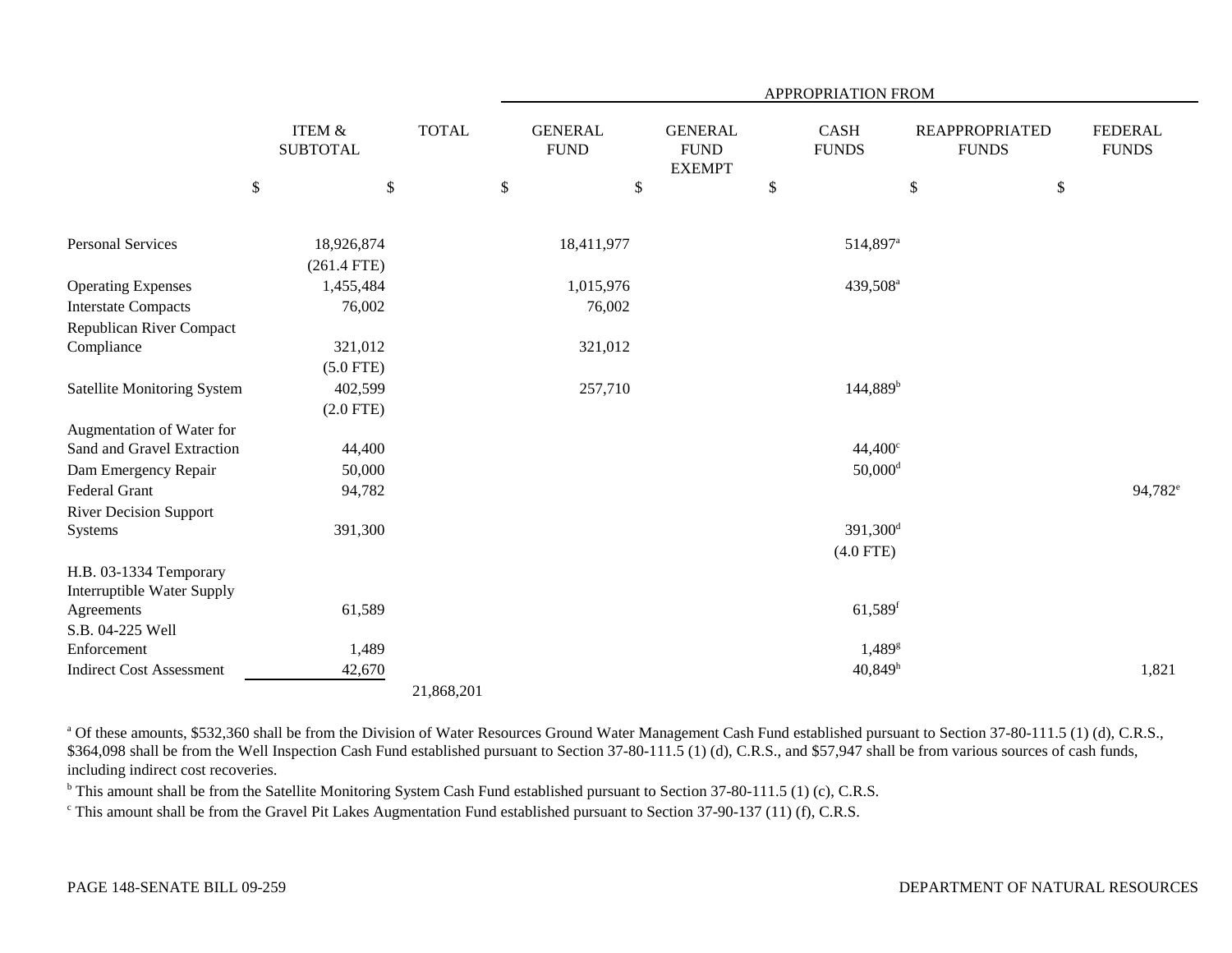|                           |              |                               | APPROPRIATION FROM                      |                             |                                       |                                |  |  |  |  |  |
|---------------------------|--------------|-------------------------------|-----------------------------------------|-----------------------------|---------------------------------------|--------------------------------|--|--|--|--|--|
| ITEM &<br><b>SUBTOTAL</b> | <b>TOTAL</b> | <b>GENERAL</b><br><b>FUND</b> | GENERAL<br><b>FUND</b><br><b>EXEMPT</b> | <b>CASH</b><br><b>FUNDS</b> | <b>REAPPROPRIATED</b><br><b>FUNDS</b> | <b>FEDERAL</b><br><b>FUNDS</b> |  |  |  |  |  |
| \$                        |              |                               |                                         |                             |                                       |                                |  |  |  |  |  |

<sup>d</sup> These amounts shall be from the Colorado Water Conservation Board Construction Fund established pursuant to Section 37-60-121 (1) (a), C.R.S.

<sup>e</sup> This amount reflects funds anticipated to be received from the United States Bureau of Reclamation and from the Federal Emergency Management Agency, and is shown for informational purposes only.

f This amount shall be from the Division of Water Resources Ground Water Management Cash Fund established pursuant to Section 37-80-111.5 (1) (d), C.R.S.

<sup>g</sup> This amount shall be from the Well Enforcement Cash Fund created pursuant to Section 37-90-111.5 (5) (b), C.R.S.

<sup>h</sup> Of this amount, \$20,746 shall be from reserves in the Colorado Water Conservation Board Construction Fund established pursuant to Section 37-60-121 (1) (a), C.R.S., and \$20,103 shall be from various sources of cash funds.

## **(9) DIVISION OF WILDLIFE**

### **(A) Division Operations**

| (1) Director's Office      | 2,058,660     |                         |
|----------------------------|---------------|-------------------------|
|                            | $(18.0$ FTE)  |                         |
| (2) Wildlife Management    | 65,897,433    |                         |
|                            | $(554.4$ FTE) |                         |
| (3) Technical Services     | 6,616,044     |                         |
|                            | $(61.0$ FTE)  |                         |
| (4) Information Technology | 2,957,658     |                         |
|                            | $(18.0$ FTE)  |                         |
|                            | 77,529,795    | $67,247,262^{\text{a}}$ |
|                            |               |                         |

<sup>a</sup> Of this amount, \$57,658,118 shall be from the Wildlife Cash Fund established pursuant to Section 33-1-112 (1) (a), C.R.S., \$6,200,000 shall be from the Great Outdoors Colorado Board and is shown for informational purposes only, \$1,569,144 shall be from the Operational Account of the Severance Tax Trust Fund pursuant to Section 39-29-109.3 (1) (e), C.R.S., \$1,100,000 shall be from the Wildlife Management Public Education Fund established pursuant to Section 33-1-112 (3.5) (a), C.R.S., \$555,000 shall be from subscription revenues from Colorado Outdoors Magazine, \$150,000 shall be from cash grants and donations, and \$15,000 shall be from the Federal Aid Projects Income Fund.

# **(B) Special Purpose**

Wildlife CommissionDiscretionary Fund 160,000<sup>a</sup>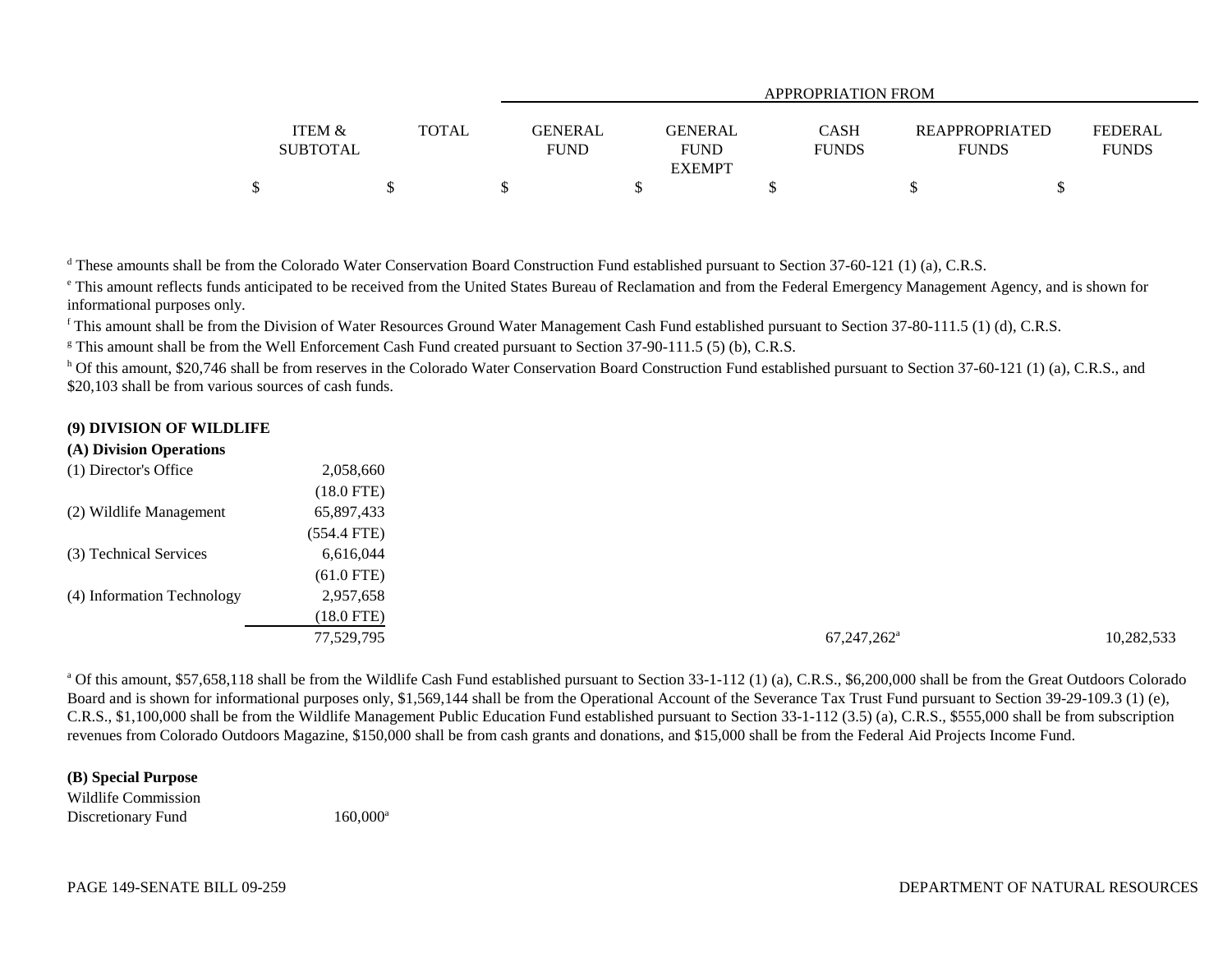|                                 |                                      |              |                               | APPROPRIATION FROM |                                                |  |                             |           |                                       |  |                                |  |
|---------------------------------|--------------------------------------|--------------|-------------------------------|--------------------|------------------------------------------------|--|-----------------------------|-----------|---------------------------------------|--|--------------------------------|--|
|                                 | <b>ITEM &amp;</b><br><b>SUBTOTAL</b> | <b>TOTAL</b> | <b>GENERAL</b><br><b>FUND</b> |                    | <b>GENERAL</b><br><b>FUND</b><br><b>EXEMPT</b> |  | <b>CASH</b><br><b>FUNDS</b> |           | <b>REAPPROPRIATED</b><br><b>FUNDS</b> |  | <b>FEDERAL</b><br><b>FUNDS</b> |  |
|                                 | \$<br>\$                             |              | \$                            |                    | \$                                             |  | D                           |           | \$                                    |  | \$                             |  |
| Game Damage Claims and          |                                      |              |                               |                    |                                                |  |                             |           |                                       |  |                                |  |
| Prevention                      | 1,050,000 <sup>a</sup>               |              |                               |                    |                                                |  |                             |           |                                       |  |                                |  |
| <b>Instream Flow Program</b>    | 296,027 <sup>a</sup>                 |              |                               |                    |                                                |  |                             |           |                                       |  |                                |  |
| Habitat Partnership             |                                      |              |                               |                    |                                                |  |                             |           |                                       |  |                                |  |
| Program                         | $2,500,000^{\rm b}$                  |              |                               |                    |                                                |  |                             |           |                                       |  |                                |  |
| S.B. 08-226 Aquatic             |                                      |              |                               |                    |                                                |  |                             |           |                                       |  |                                |  |
| Nuisance Species                | $1,304,544^{\circ}$                  |              |                               |                    |                                                |  |                             |           |                                       |  |                                |  |
| <b>Indirect Cost Assessment</b> | $3,281,465^{\circ}$                  |              |                               |                    |                                                |  |                             |           |                                       |  |                                |  |
|                                 | 8,592,036                            |              |                               |                    |                                                |  |                             | 8,592,036 |                                       |  |                                |  |

<sup>a</sup> Of these amounts, \$4,738,372 shall be from the Wildlife Cash Fund established pursuant to Section 33-1-112 (1) (a), C.R.S., and \$49,120 shall be from the Operational Account of the Severance Tax Trust Fund pursuant to Section 39-29-109.3 (1) (e), C.R.S.

<sup>b</sup> This amount shall be from the Habitat Partnership Cash Fund created pursuant to Section 33-1-112 (8) (a), C.R.S.

<sup>c</sup> This amount shall be from the Division of Wildlife Aquatic Nuisance Species Fund created in Section 33-10.5-108 (2) (a), C.R.S., is continuously appropriated to the Division of Wildlife, and is shown for informational purposes.

### 86,121,831

| <b>TOTALS PART XIV</b> |               |              |                             |             |              |
|------------------------|---------------|--------------|-----------------------------|-------------|--------------|
| <b>(NATURAL)</b>       |               |              |                             |             |              |
| <b>RESOURCES</b>       | \$212,045,852 | \$29,680,331 | $$157,654,223$ <sup>a</sup> | \$7.310.734 | \$17,400,564 |

<sup>a</sup> This amount includes \$13,534,671 from the Operational Account of the Severance Tax Trust Fund pursuant to Section 39-29-109.3 (1), C.R.S.; this includes \$1,124,432 in the Executive Director's Office which is shown as being from various sources of cash funds.

**FOOTNOTES** -- The following statements are referenced to the numbered footnotes throughout section 2.

38 Department of Natural Resources, Division of Reclamation, Mining, and Safety, Inactive Mines, Mine Site Reclamation -- It is the intent of the General Assembly that these funds shall remain available until completion of the project or the close of FY 2011-12, whichever comes first. At project completion